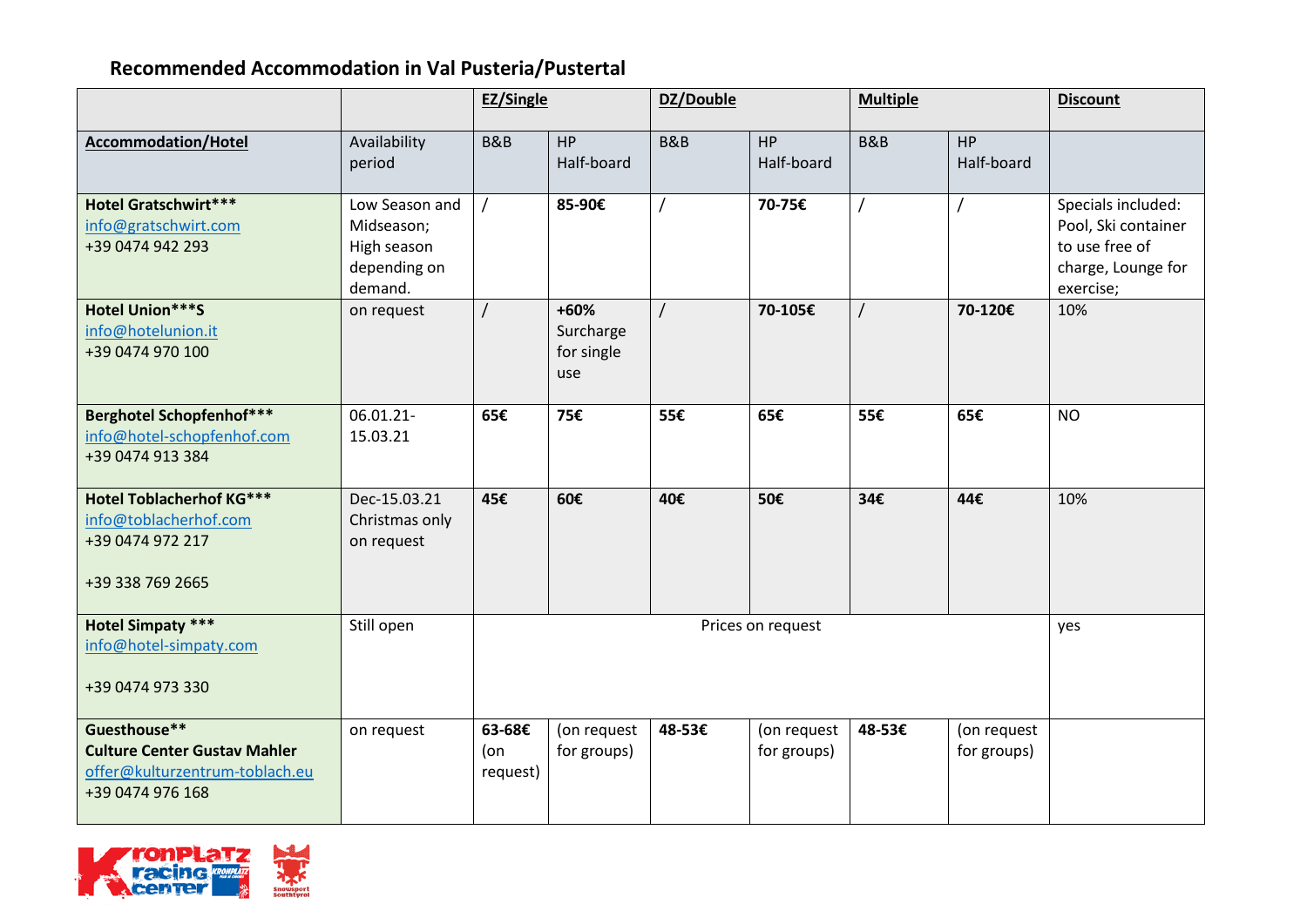## **Recommended Accommodation in Val Pusteria/Pustertal**

| Hotel Tschurtschenthaler***<br>info@tschurtschenthaler.com<br>+39 0474 972 477                                                                | 18.12-26.12<br>07.01.21-<br>15.03.21 | 70€                                                                         | 85€                        | 60€                        | 75€                        | 65€                        | 70€                        | Coach free of<br>charge<br>Special price for<br>groups                    |
|-----------------------------------------------------------------------------------------------------------------------------------------------|--------------------------------------|-----------------------------------------------------------------------------|----------------------------|----------------------------|----------------------------|----------------------------|----------------------------|---------------------------------------------------------------------------|
| <b>Villa San Giuseppe***</b><br>Ferienheim/ Casa per ferie<br>Monguelfo/Welsberg<br>accomodation@kronplatz-rc.com<br>Mobil: +39 339 432 66 99 | Nov. 2020 -<br>Oct. 2021             |                                                                             | 45€<br>Full board<br>50€   |                            | 45€<br>Full board<br>50€   |                            |                            | 1 Coach free of<br>charge (if more<br>decided according<br>to group size) |
| Hotel Stauder***S<br>info@hotel-stauder.com<br>+39 0474 972 488                                                                               | 01.01.-15.03.21                      | 55€                                                                         | 67€                        | 55€                        | 67€                        | 55€                        | 67€                        | Coach free of<br>charge                                                   |
| <b>Hotel Rosengarten***</b><br>info@rosengarten.it<br>+39 0474 972 458                                                                        | (on request for<br>groups)           | (on<br>request<br>for<br>groups)                                            | (on request<br>for groups) | (on request<br>for groups) | (on request<br>for groups) | (on request<br>for groups) | (on request<br>for groups) | gladly depending<br>on season and<br>request                              |
| <b>Apartments</b><br>Fam. Walter Hackhofer<br>Tel. +39 0474 973193<br>info@thalmannhof.com                                                    | On request                           | Apartment 2-4 p.<br>Apartment 4-6 p.<br>58,00 - 104,00€<br>60,00€ - 134,00€ |                            |                            |                            |                            |                            |                                                                           |
| Hotel Löwe***<br>Vierschach<br>info@hotel-loewe.info                                                                                          | Still open                           | On request                                                                  |                            |                            |                            |                            |                            |                                                                           |
| Hotel Petrus****s<br><b>Reischach/Riscone</b><br>+39 0474 54 82 63<br>E-Mail info@hotelpetrus.com                                             | Still open                           | On request                                                                  |                            |                            |                            |                            |                            |                                                                           |